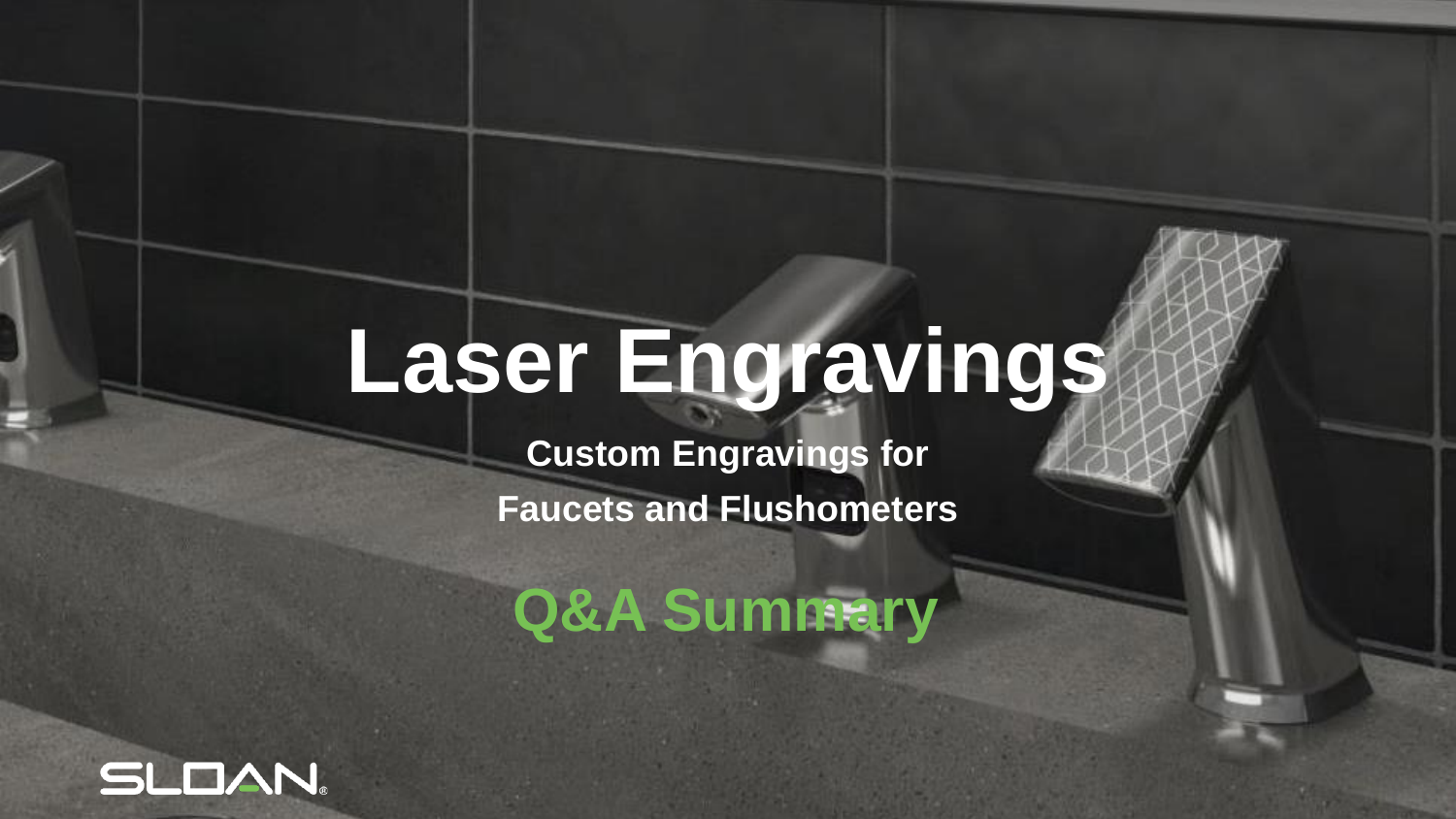#### **Q: Do faucets and flushometers ship with engravings on them, or are the engraved components shipped separately?**

**A:** Customers order standard non-engraved faucets and flushometers first. These can be shipped and installed as needed. The engraved components are ordered separately and ship to the site afterwards to be retrofitted onto the faucets and flushometers either prior to installation or afterwards.

We do it this way so that customers do not need to order entire faucets or flushometers every time they want engravings. All you need to order are the engraved BASYS crown backs and the engraved Continental covers. This also makes it easier to order spares or replacement engravings any time the company logo is updated or when another design is desired.

#### **Q: What is delivery time for custom engravings?**

**A:** After an order is received and accepted, the estimated delivery time is 4-6 weeks.

### **Q: Can engravings be in color?**

**A:** No. Either a space is engraved or it is not. There are no colors or "shades" of engravings. This is why we ask for a black and white "vector drawing" of a logo or pattern.

#### **Q: Is there a minimum order quantity requirement for engraved faucets or flushometers?**

**A:** There is no minimum order quantity (MOQ) for engraved polished chrome BASYS Faucet crown backs or engraved polished chrome Continental Flushometer covers.

### **Q: Can a logo on a faucet just go across the top of the crown back, or can it be placed anywhere on the crown back?**

**A:** The logo or design can go anywhere on the BASYS crown back that you want it. It can be horizontal, vertical, diagonal, or in almost any form you can imagine. Once your logo or pattern is digitized, it can be applied to the crown back in any way you want.

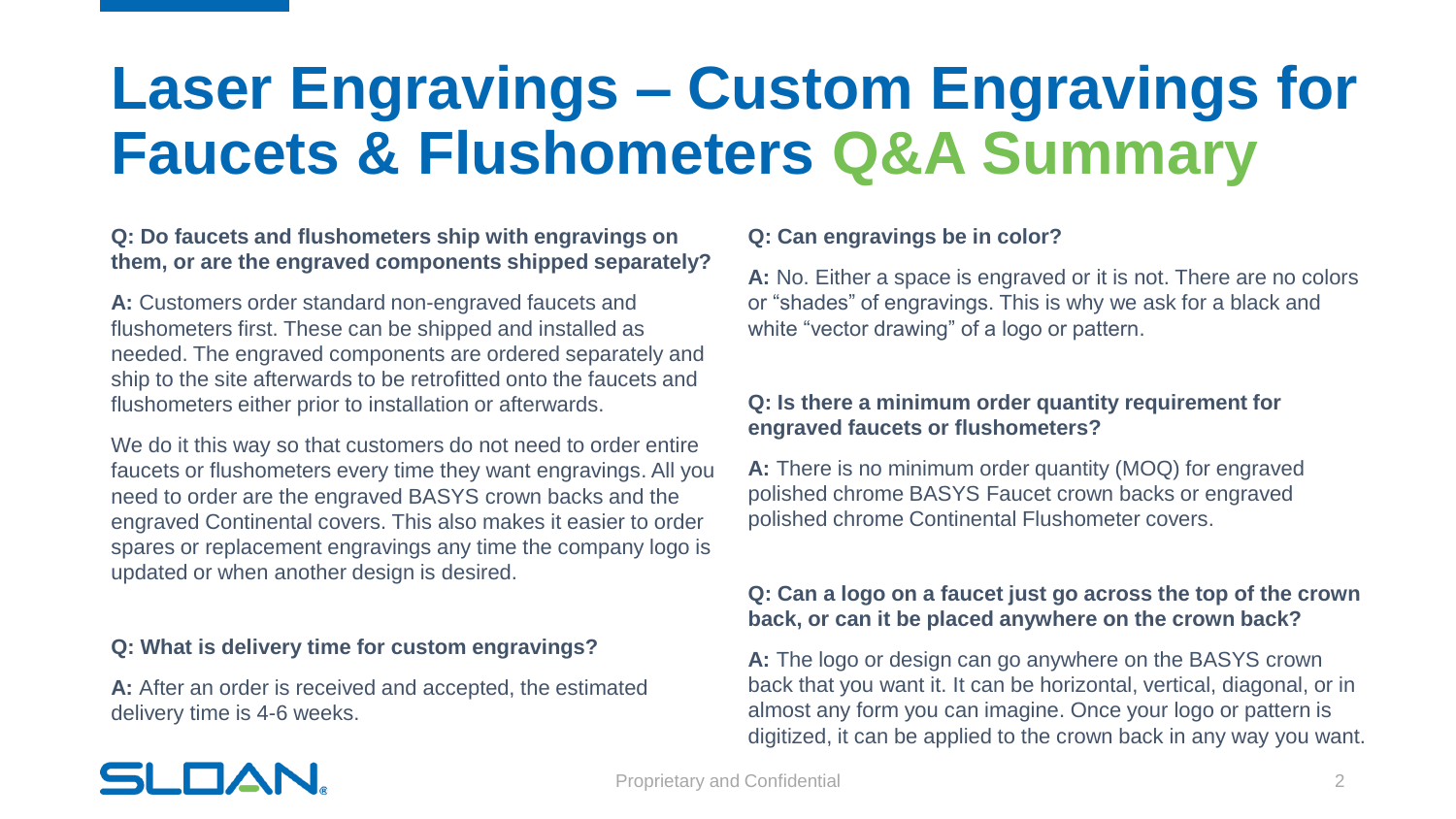#### **Q: Is it possible to receive a sample Chicago Cubs baseball team engraved crown back?**

**A:** No. Trademarked logos and patterns are only available with the expressed permission of the owner – which in this case would be the Chicago Cubs and Major League Baseball.

We occasionally receive requests from sports "super fans" for engraved products that they have seen in customized facilities and the answer is always "No." This policy applies equally to both samples and finished products.

It is up to the trademark owner to decide if they want to provide engraved products with trademarked designs to their team members, customers, or others.

#### **Q: Can Sloan also engrave the backs of soap dispensers and hand dryers?**

**A:** No. These surfaces are permanently attached to other components and therefore cannot be engraved.

### **Q: What is the cost for custom engravings?**

**A:** The prices below are "list price." Contact your local Sloan Rep to determine what "net price" is likely to be.

Before any items are engraved, it is necessary to convert the logo or design into a digital file that can be loaded into the laser engraver. There is a one-time USD \$420 list price fee to digitally convert the designs. Once the file is digitized, it never needs to be converted again.

The list price for each polished chrome engraved retrofit BASYS Faucet crown back is USD \$53.98 each.

The list price for each polished chrome engraved retrofit Continental Flushometer cover is USD \$122.00 each. This price includes the inside cover for the unit.

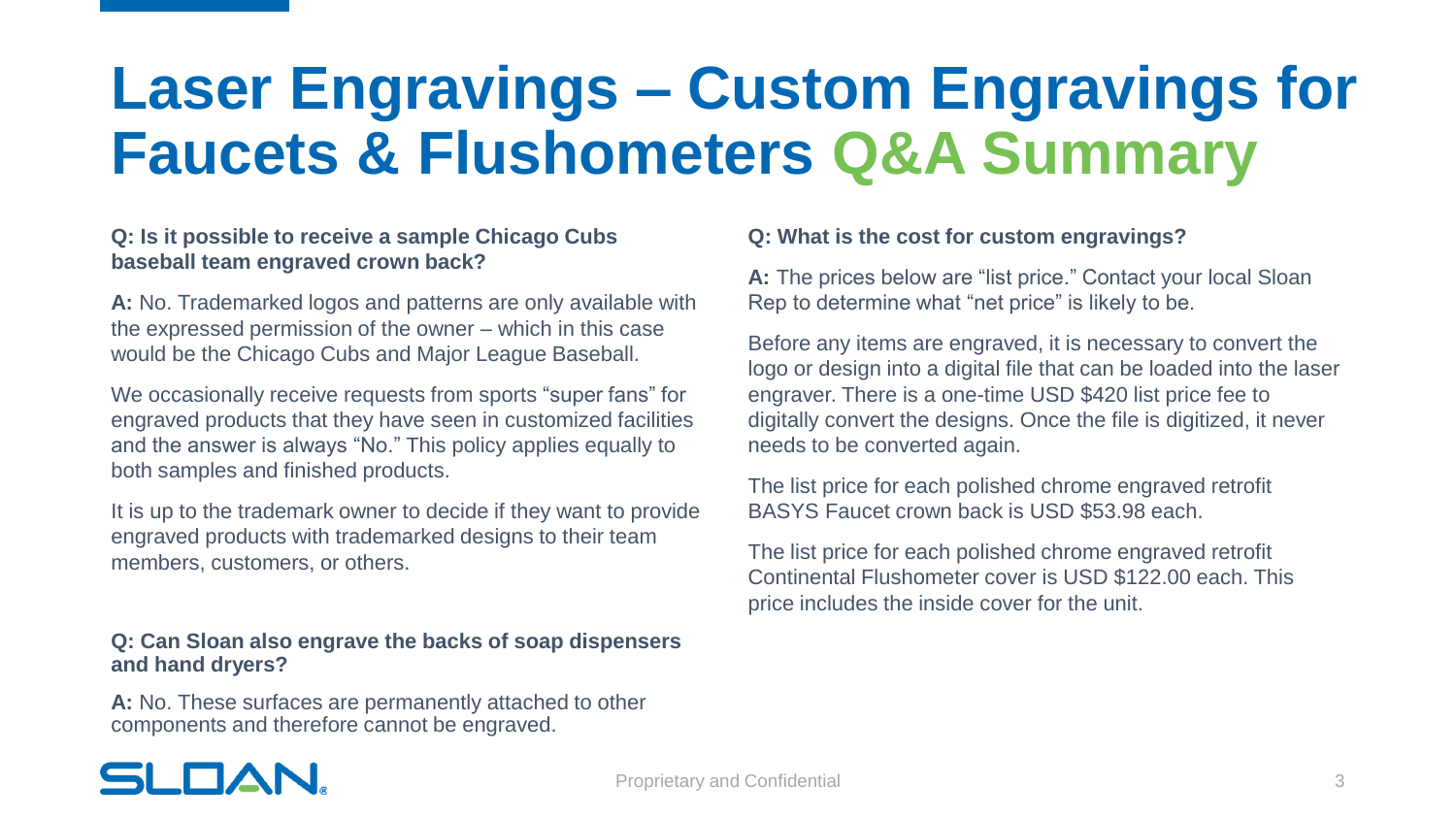#### **Q: This is an awesome process! Would Sloan consider engraving other products besides faucets & flushometers?**

**A:** We consider custom projects on a case-by-case basis. Some projects will not be possible due to the angles, curves, or finishes present. Others might not be possible because the surface to be engraved is connected to sensitive electronics or other components that might be damaged by a laser.

If you have a custom engraving project, please contact your local Sloan Rep. We'd be happy to consider the project and provide advice on whether or not we believe it would be technically feasible or cost effective. We also might be able to provide advice on how to go about the project in a better way based upon our years of engraving experience.

#### **Q: Do engravings have different care and cleaning instructions?**

**A:** The care and cleaning instructions for engraved products are identical to the products that they are placed on.

### **Q: Do engravings come with a warranty? Do they change the warranty of the product they appear on?**

A: Engraved products come with the standard Sloan warranty and do not impact the warranty of the products they are placed on. You can review the full Sloan warranty and return policy [HERE](https://www.sloan.com/resources/product-resources/warranty-information).

#### **Q: Can a Sloan EAF-350 Faucet be engraved?**

**A:** No. The crowns of these faucets have another component attached underneath that prevents most laser engraving. The surface is also slightly inclined away from the user and is therefore not the best option for engraving because it is not at the optimal angle for end user view.

The position and angle of the BASYS Faucet crown backs make them ideal for laser engraving in ways that engage and captivate customers.

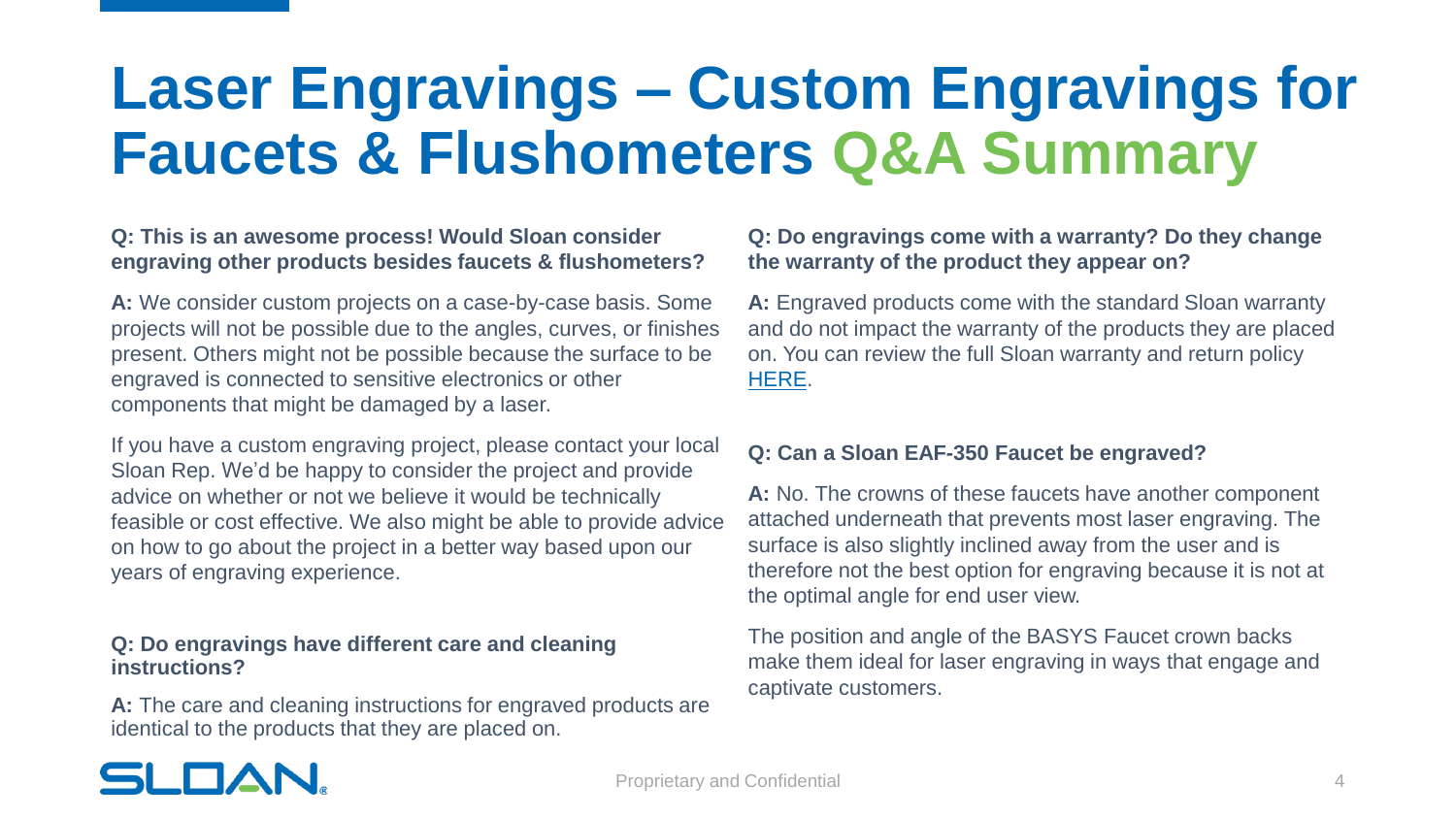**Additional Questions? Please feel free to contact Sloan Customer Service or Technical Support.**



**Sloan Customer Care Center** P: 800.982.5839 F: 800.447.8329 Hours: 7:00 AM - 5:00 PM (CST) Monday – Friday [customer.service@sloan.com](mailto:customer.service@sloan.com)



**Sloan Technical Support** P: 888.756.2614 F: 800.737.3061 Hours: 7:00 AM - 5:00 PM (CST) Monday – Friday [techsupport@sloan.com](mailto:techsupport@sloan.com)